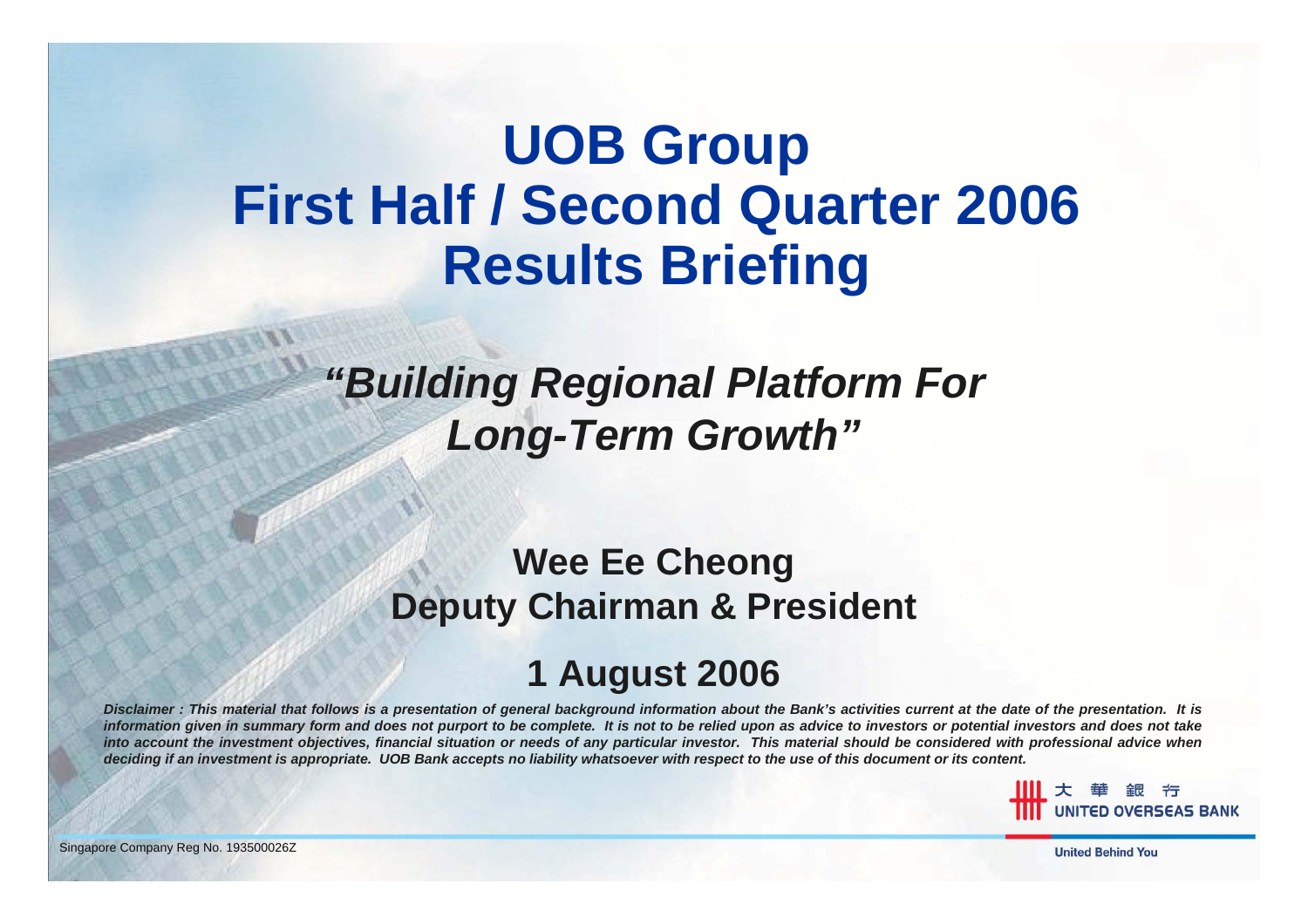#### **Panel Members**

- $\mathcal{L}_{\mathcal{A}}$
- $\mathcal{L}_{\mathcal{A}}$
- $\mathbf{r}$ Mr Francis Lee
- $\mathcal{L}_{\mathcal{A}}$
- T. Ms Susan Hwee
- $\mathcal{L}_{\mathcal{A}}$

Mr Wee Ee Cheong Deputy Chairman & President

- Mr Terence Ong SEVP, Global Treasury & Asset Management
	- SEVP, Personal Financial Services & International
- Mr Chong Kie Cheong SEVP, Institutional Financial Services & Private Banking
	- EVP, Information Technology
- Mr Lee Wai Fai Chief Financial Officer

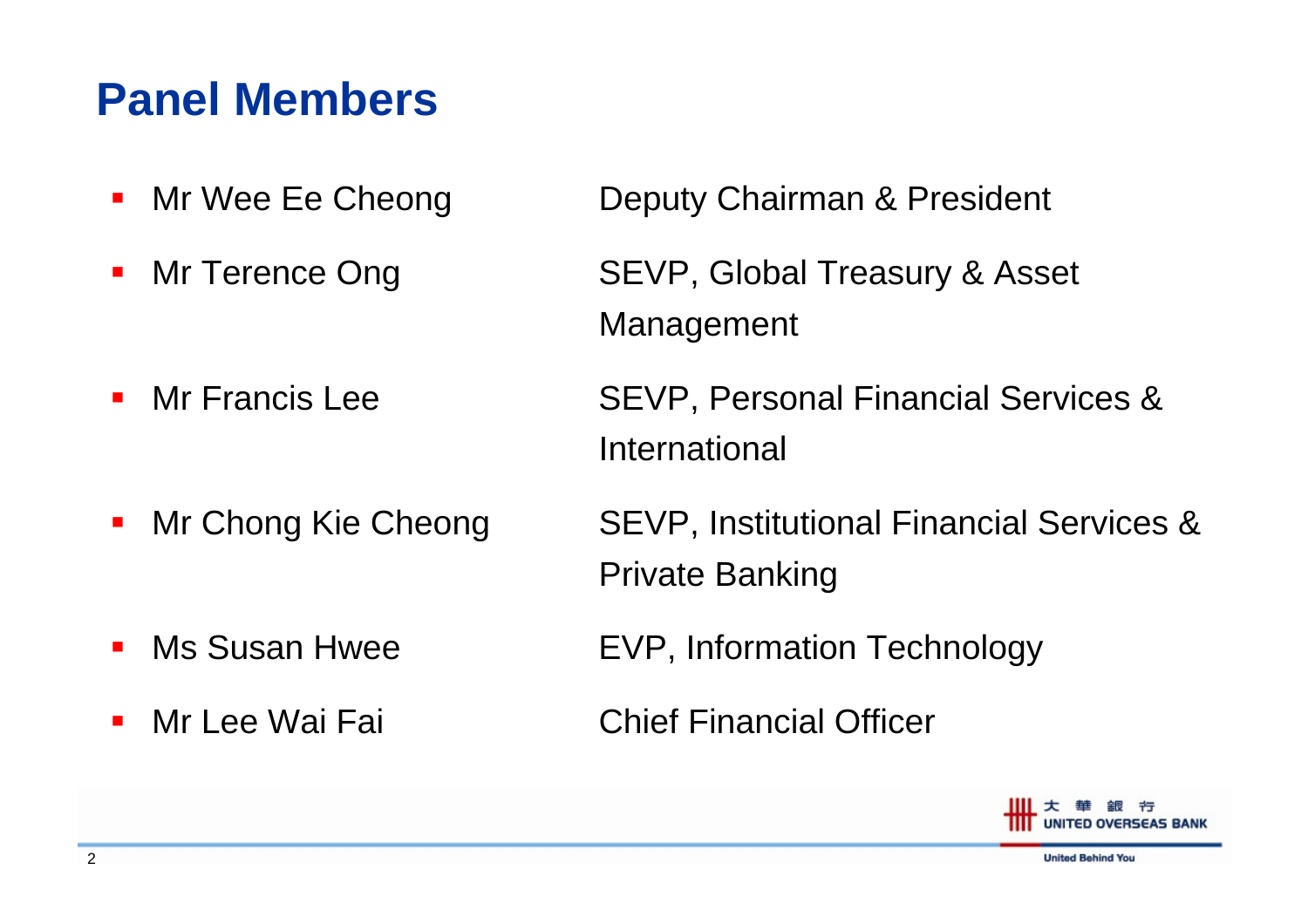



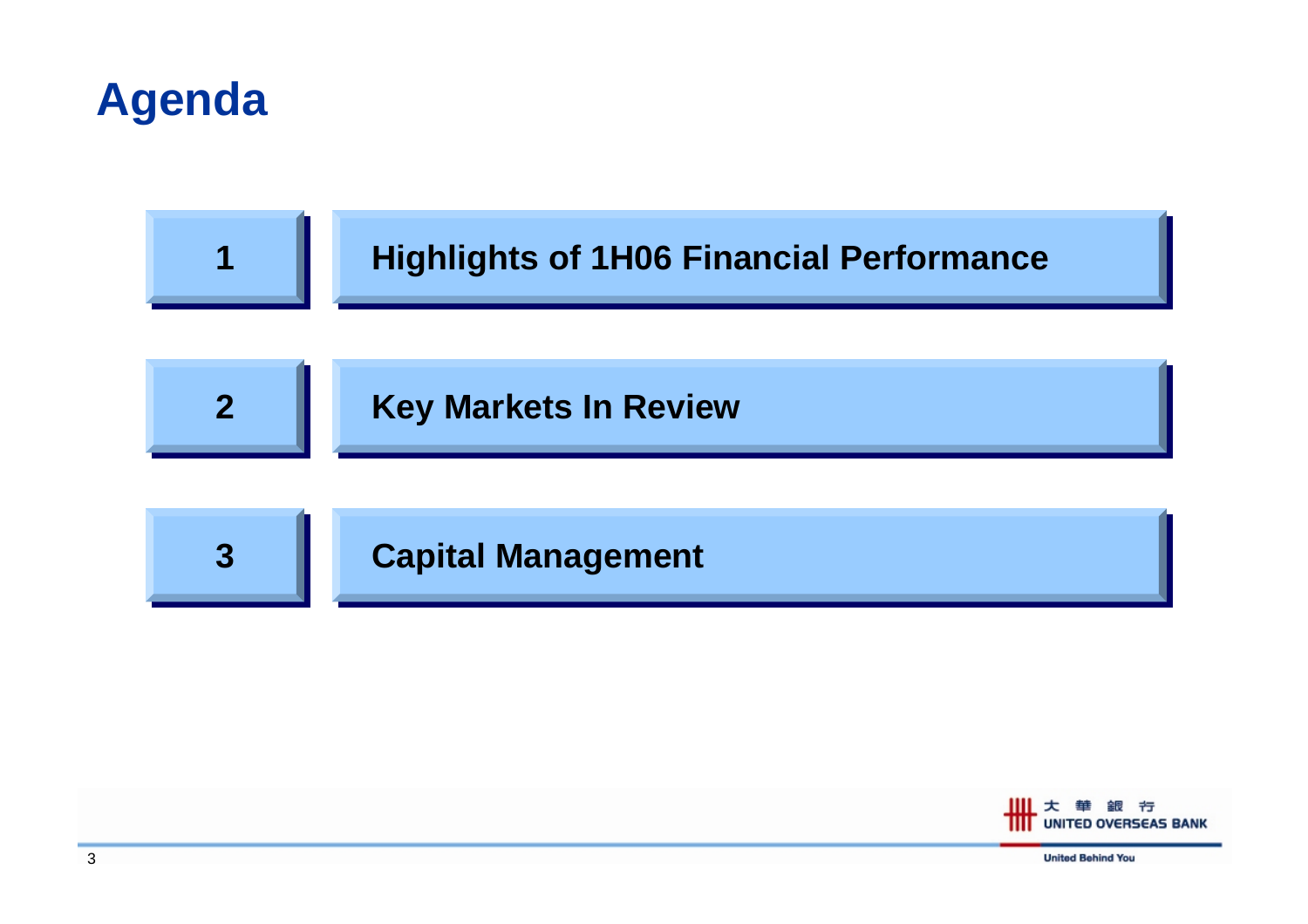### **A Quick Glance At The Results**

|                                   | <b>1H06</b> | <b>1H05</b>           | 1H06/<br><b>1H05</b> | <b>2Q06</b> | <b>1Q06</b> | <b>2Q06/</b><br><b>1Q06</b> |
|-----------------------------------|-------------|-----------------------|----------------------|-------------|-------------|-----------------------------|
| <b>Operating Profit*</b>          | \$1,782m    | \$1,140m              | 156.3%               | \$1,175m    | \$607m      | 93.6%                       |
| <b>Net Profit After Tax</b>       | \$1,571m    | \$815m                | 192.8%               | \$1,132m    | \$439m      | 157.5%                      |
| <b>Basic EPS^</b>                 | \$1.57      | \$1.06                | 148.3%               | \$1.58      | \$1.12      | 41.4%                       |
| <b>Cash ROE</b>                   | 16.7%       | 12.8%                 | 130.5%               | 16.5%       | 12.0%       | 37.5%                       |
| <b>Dividend Per Share</b>         | \$0.20      | \$0.20                | $\blacksquare$       | \$0.20      | ۰           | <b>NM</b>                   |
| <b>Special Dividend Per Share</b> | \$0.20      | $$0.285$ <sup>#</sup> | $\downarrow$ 29.8%   | \$0.20      | ۰           | <b>NM</b>                   |
|                                   |             |                       |                      |             |             |                             |

*\* Before amortisation and impairment charges*

*^ Computed based on annualised profit attributable to equity holders of the Bank net of subsidiary preferen c e*

*share dividend incurred for the financial period*

*# Dividend in specie of shares in United Overseas Land Limited*

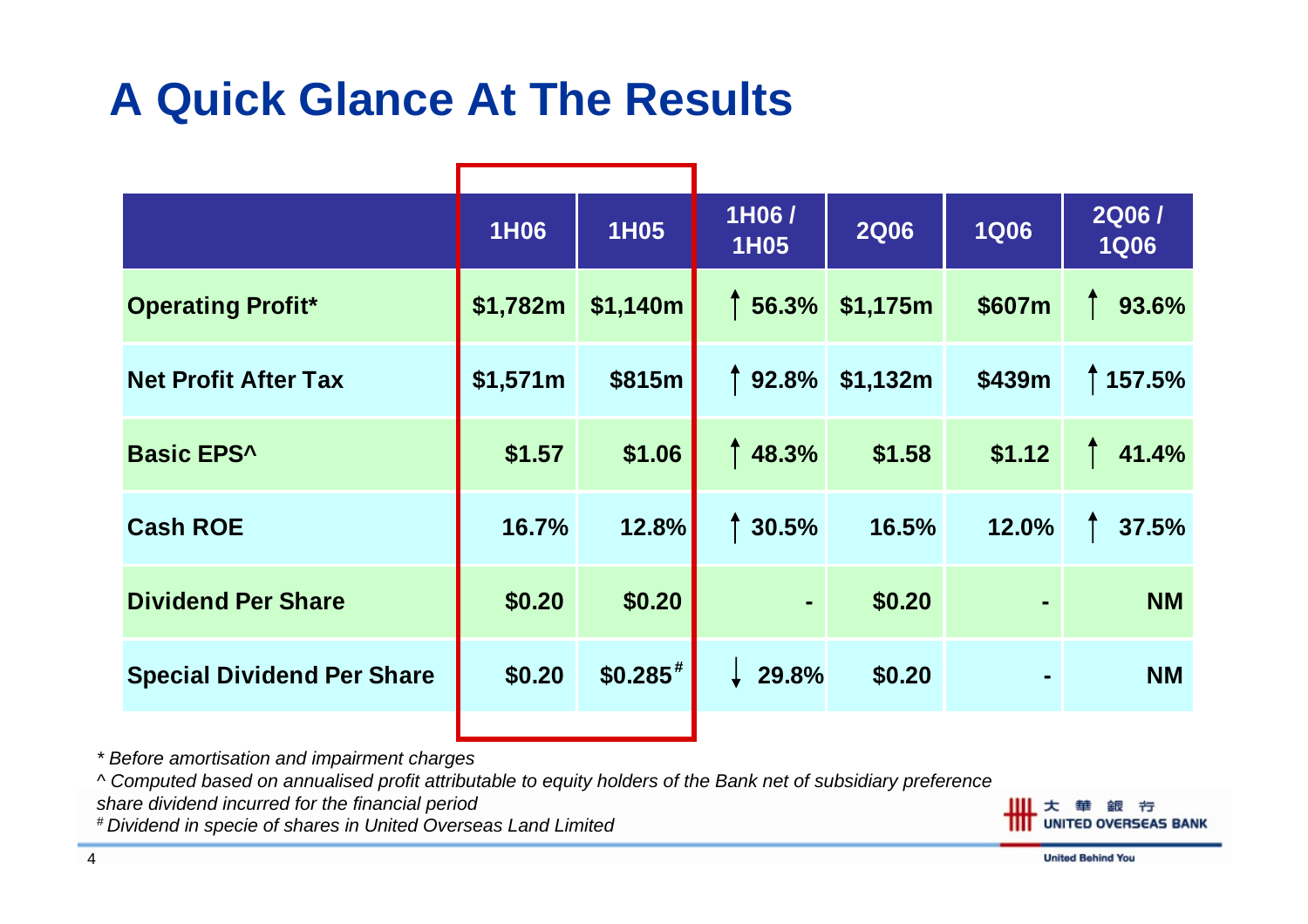### **Core Customer Business Remains Robust**

- $\blacksquare$ NPAT increased 8.3% yoy.
- $\mathbf{r}$  Net interest income up 14.5% yoy due to higher loan volume and interbank money market activities.
- $\mathcal{L}_{\mathcal{A}}$  Customer loans grew 4.5% ytd. Loans margin improved 8bps yoy. Overall NIM down as we placed excess funds in the short end in view of rising interest rate.
- $\mathcal{L}_{\mathcal{A}}$ ■ Fee and commission income rose 21.1% yoy. Other non-interest income affecte d by investment securities losses.
- $\blacksquare$ Expenses under control as we continue to invest in regional capabilities.
- L. Offshore pre-tax profit\* contribution increased from 23.8% to 29.1%.
- П Achieved steady growth in operating profit in recent years.



*\* Before intan gible ass ets amortised / impaire d*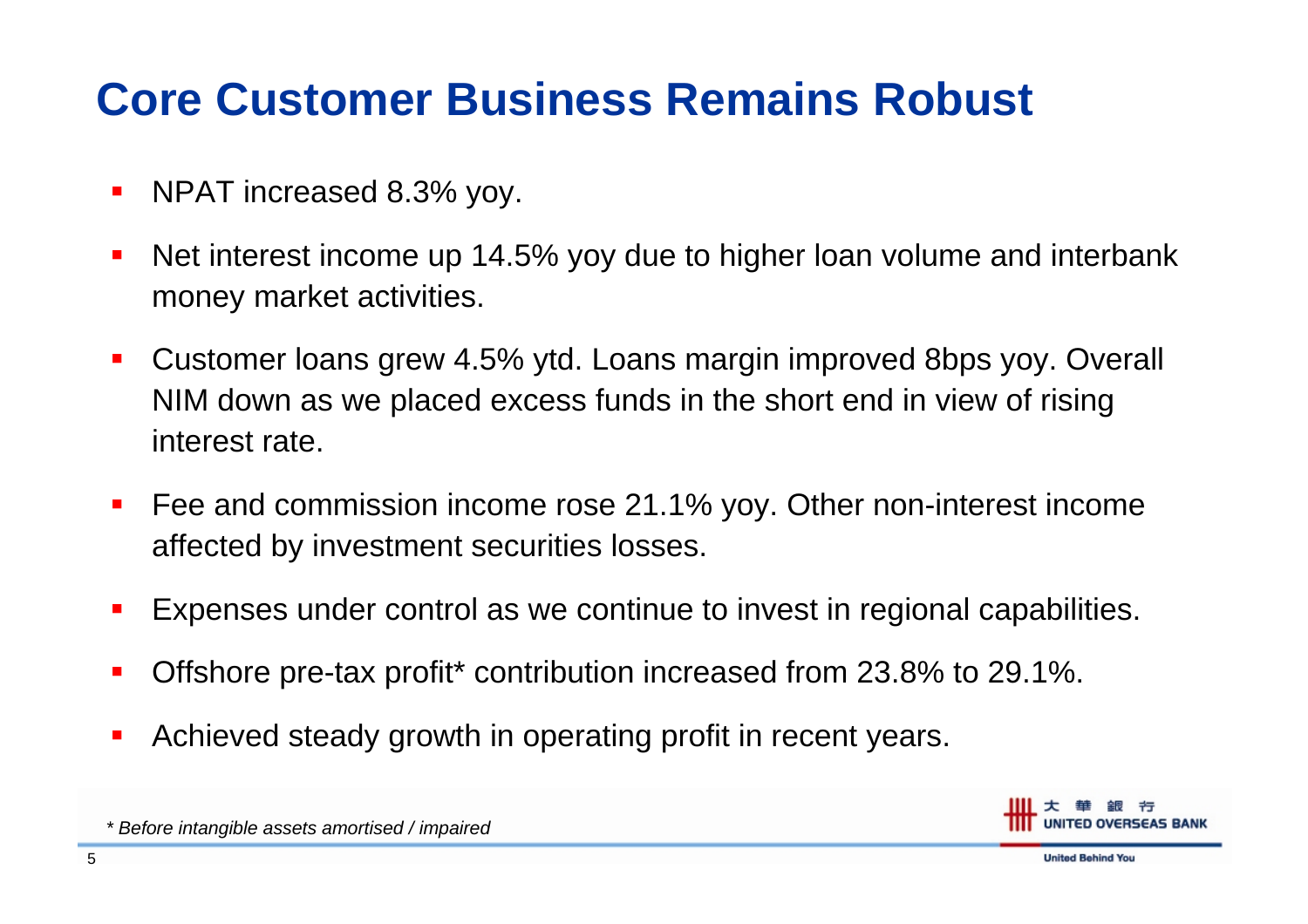# **Singapore – Maintaining Our Leadership**

- Leadership in target segments in Consumer and SME. Customer loans and margins up.
- $\mathcal{L}_{\mathcal{A}}$  Growth in consumer loans with increased market share in mortgages. Maintained lead in cards industry.
- $\mathcal{L}_{\mathcal{A}}$  SME loans and profitability improved. Continue to expand in structured trade finance.
- Enhanced treasury and wealth management capabilities to support core franchise.
- $\mathcal{L}_{\mathcal{A}}$  Continue to cultivate long-term customer relationships and strengthen fee-based capabilities to remain at the forefront.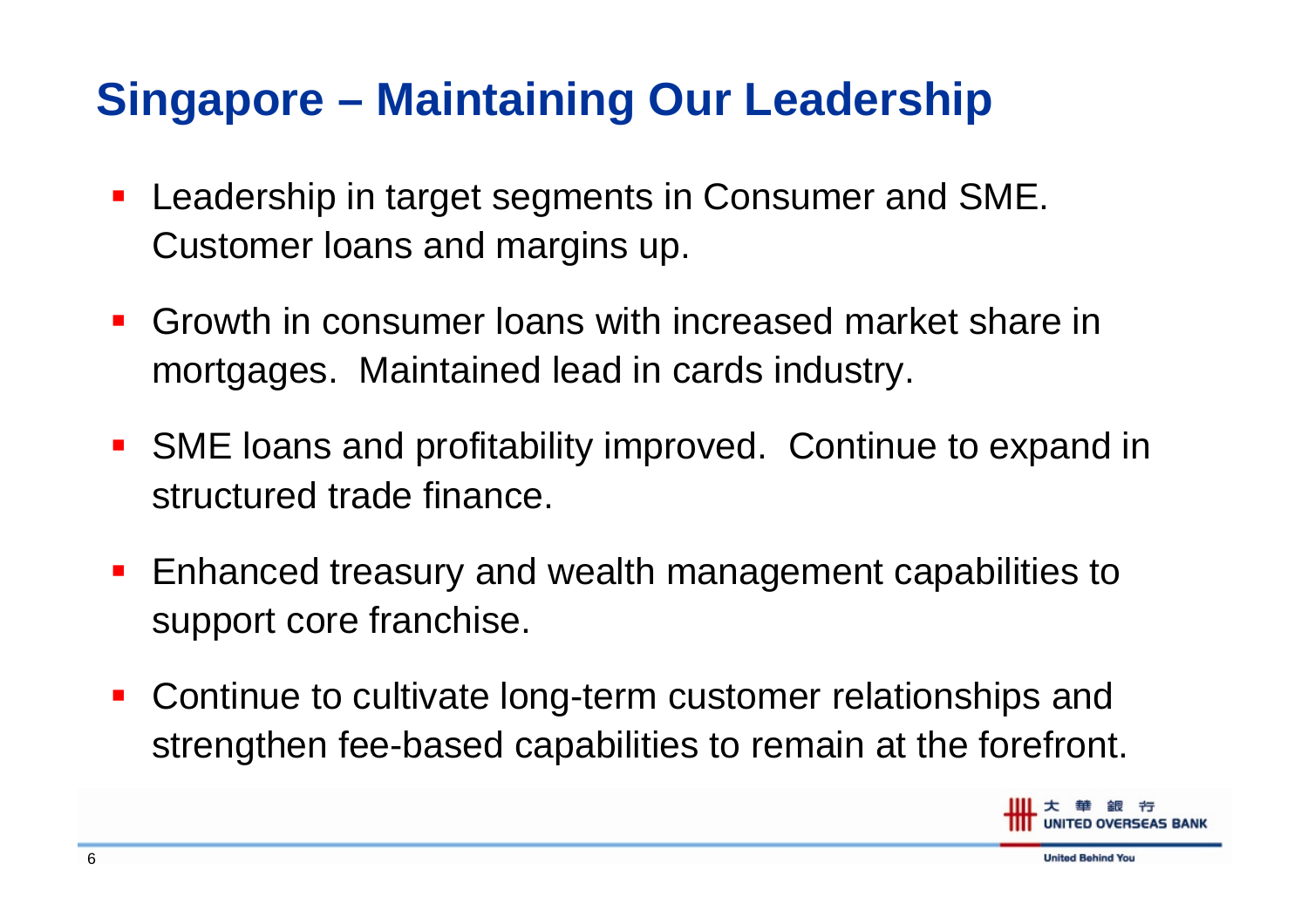# **Malaysia – Expanding The Franchise**

- Pre-tax profit rose 94.1% yoy. Operating profit up 19.2% yoy.
- Achieved above-industry loans growth of 6.8% ytd.
- $\mathcal{L}_{\mathcal{A}}$  Good progress in fee-based business. Expect sustainable results with economic growth on track.
- Expanding delivery channels to better serve customers. Opened 2 branches in Jul 06, another 2 by year-end.
- Leverage on strengths to seize growth opportunities with market liberalisation.

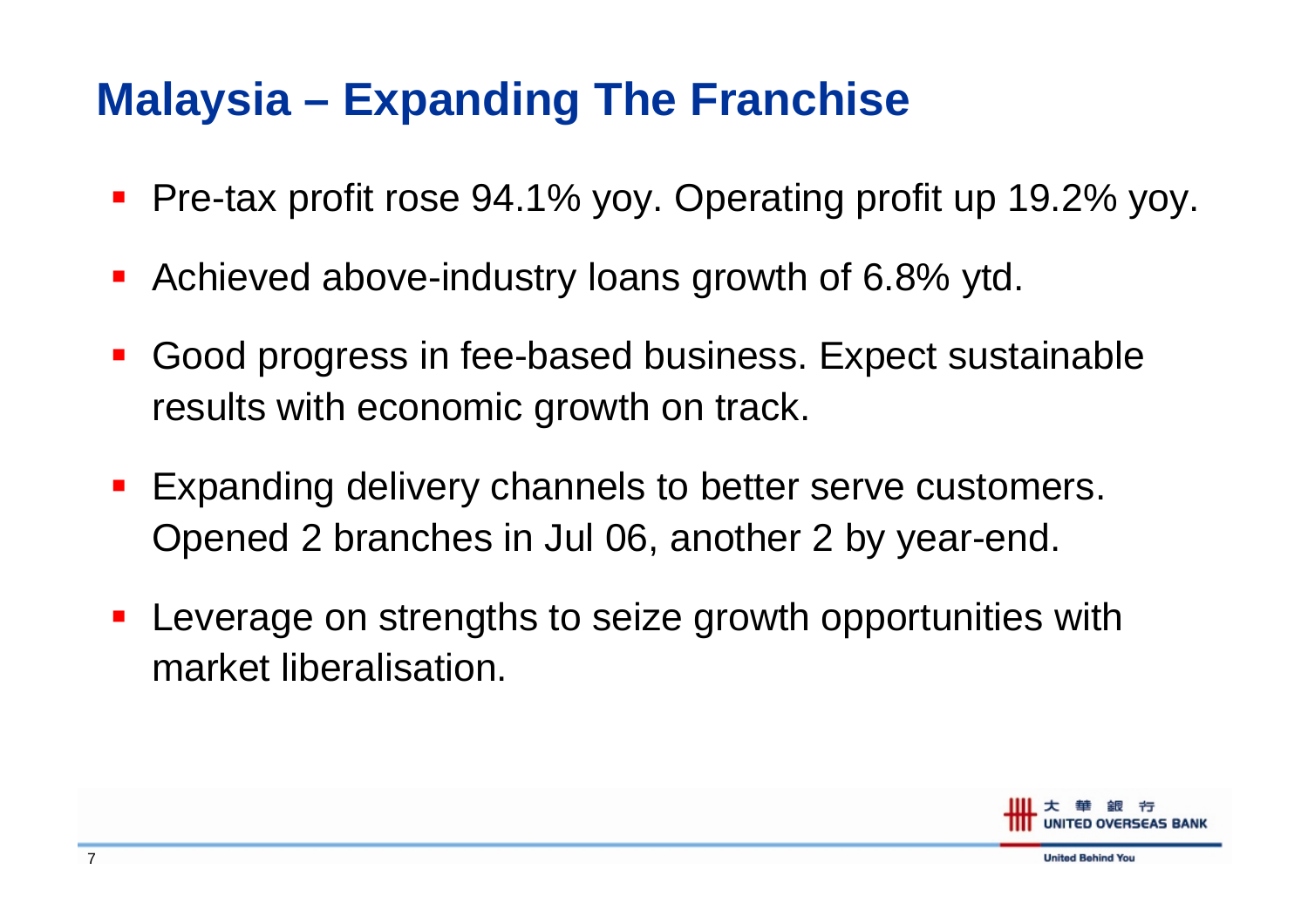# **Thailand – Strengthening Our Platform**

- $\mathcal{L}_{\mathcal{A}}$ Pre-tax profit rose 31.5% and operating profit up 8.0% yoy.
- **Service Service** Loans growth flat reflecting a more cautious environment.
- **Service Service**  Improving overall risk management framework. Upgrading and hubbing credit management systems in preparation for Basel II compliance, allowing business activities to scale up.
- **Service Service** UOB (Thai) will be a strong contributor in the medium term.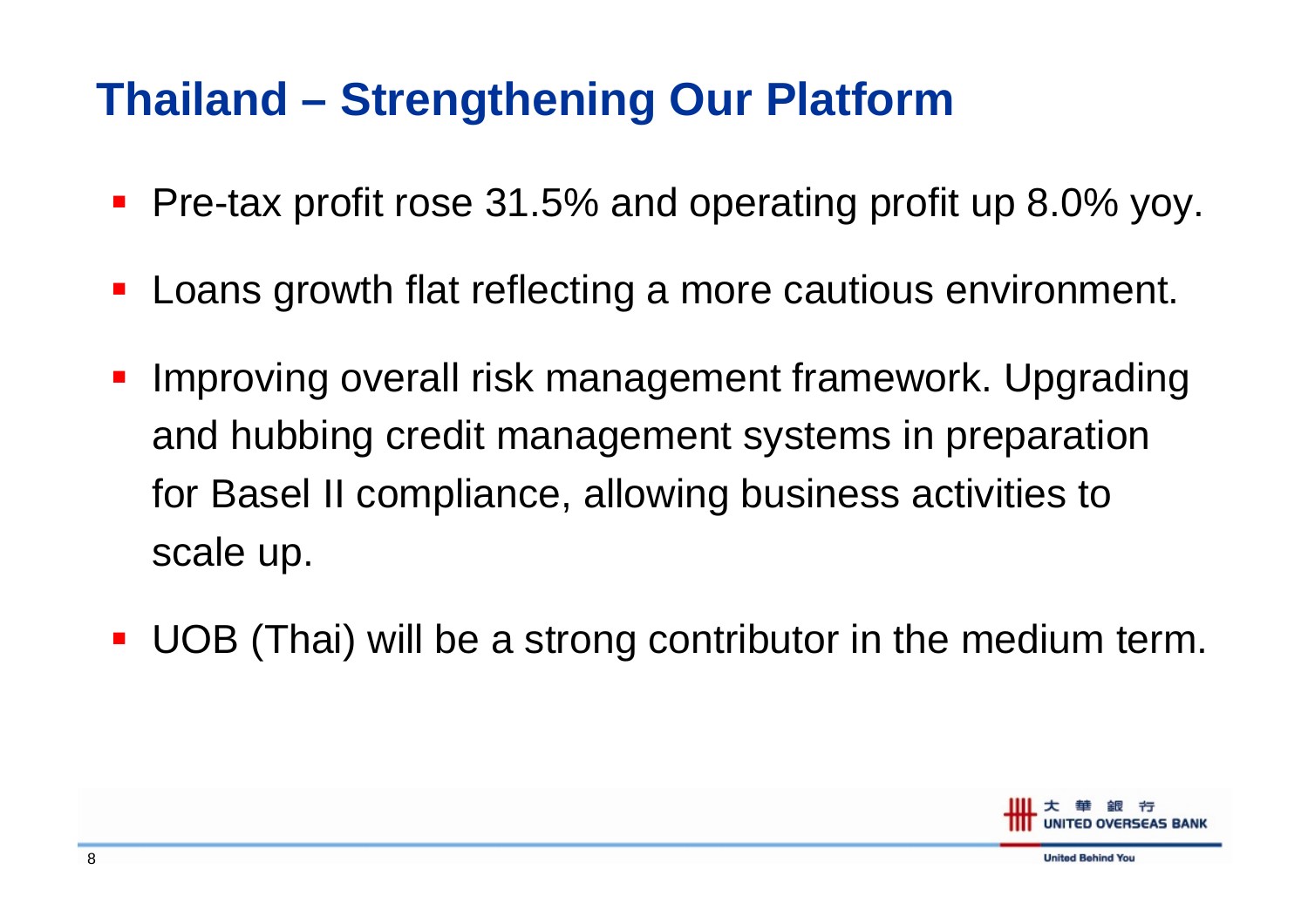# **Indonesia – Scaling Up**

- $\mathcal{L}_{\mathcal{A}}$  Pre-tax profit and operating profit up 2.2%\* and 21.4%\* yoy respectively. Loans growth of 4.8% ytd.
- **Service Service** Upgrading infrastructure and processes.
- **Further strengthen SME and Consumer Banking** businesses by leveraging on Group's network and capabilities.
- Plan to comply with one-bank policy.
- **Service Service** Indonesia to be key contributor in the medium term.



*\* 1H05 based on proforma figures for Bank Buana and UOBI*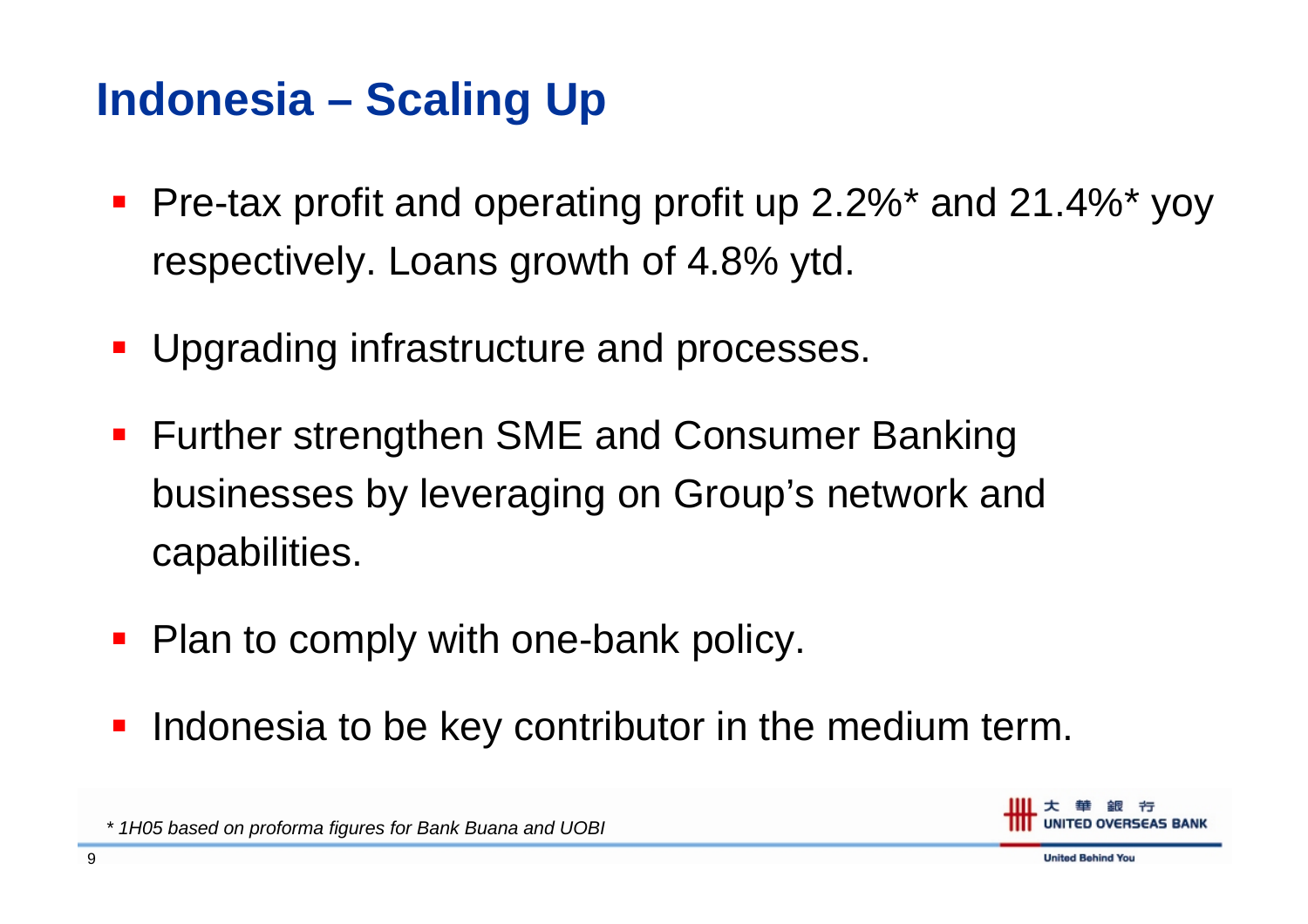#### **Overseas Expansion On Track**

- $\mathcal{L}_{\mathcal{A}}$ ■ Regionalisation efforts seeing results. Established strong SEA platform. Pre-tax profit\* grew 70.4%.
- **Service Service**  Operations outside ASEAN key to achieving well-balanced global portfolio.
- Promote synergies across countries, products and customers in expanded regional footprint.
- **Service Service** Offshore contribution accounts for 29.1% of pre-tax profit\*.



*\* Before intan gible ass ets amortised / impaire d*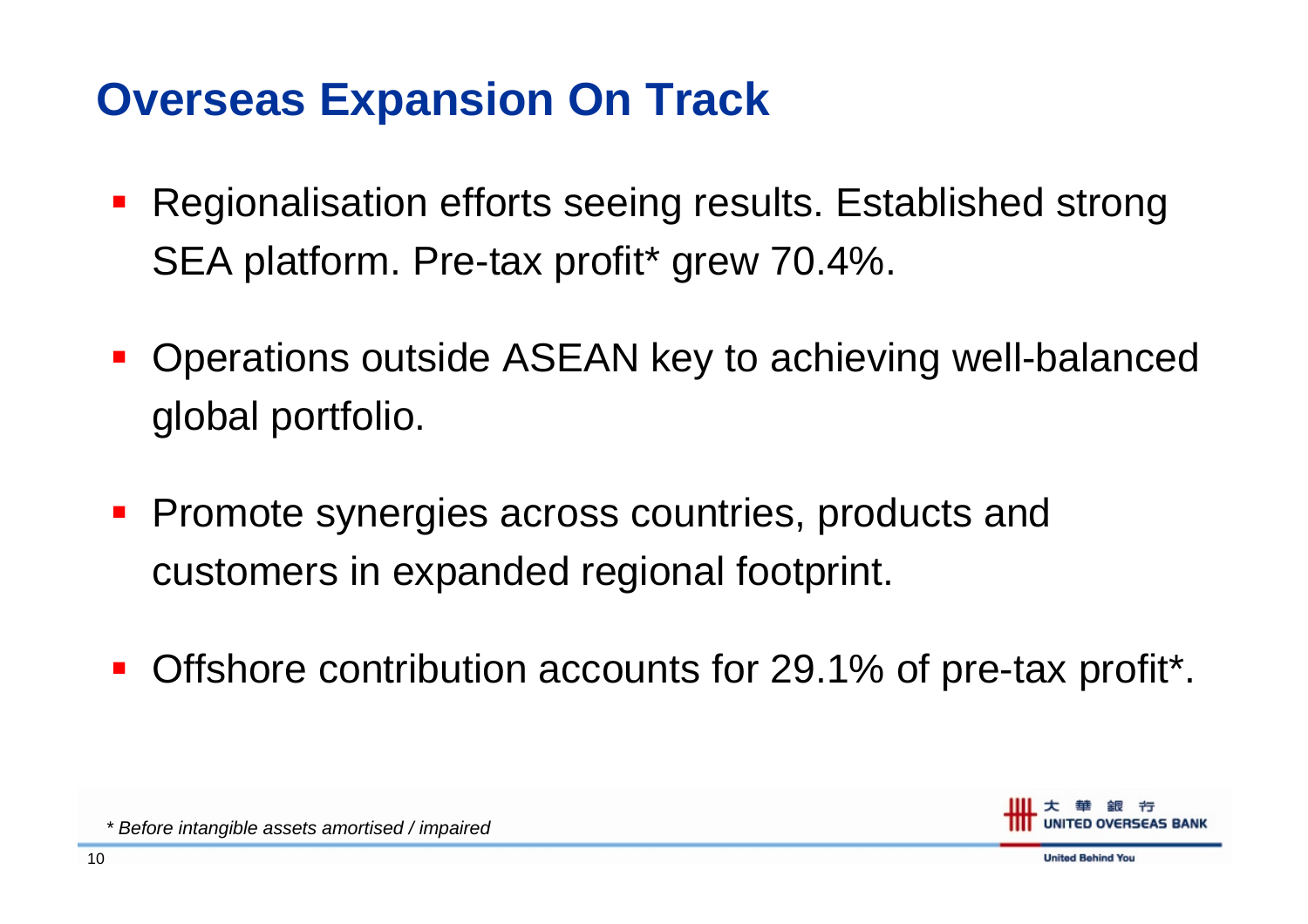# **Capital Management**

- **Service Service** Completed non-core assets divestment exercises.
- $\mathcal{L}_{\mathcal{A}}$  Overall capital position strengthened by the gain on divestment and reduction in earmarked capital for non-core assets.
- Ξ The Board declared special dividend of 20 cents per share on top of interim dividend of 20 cents per share.